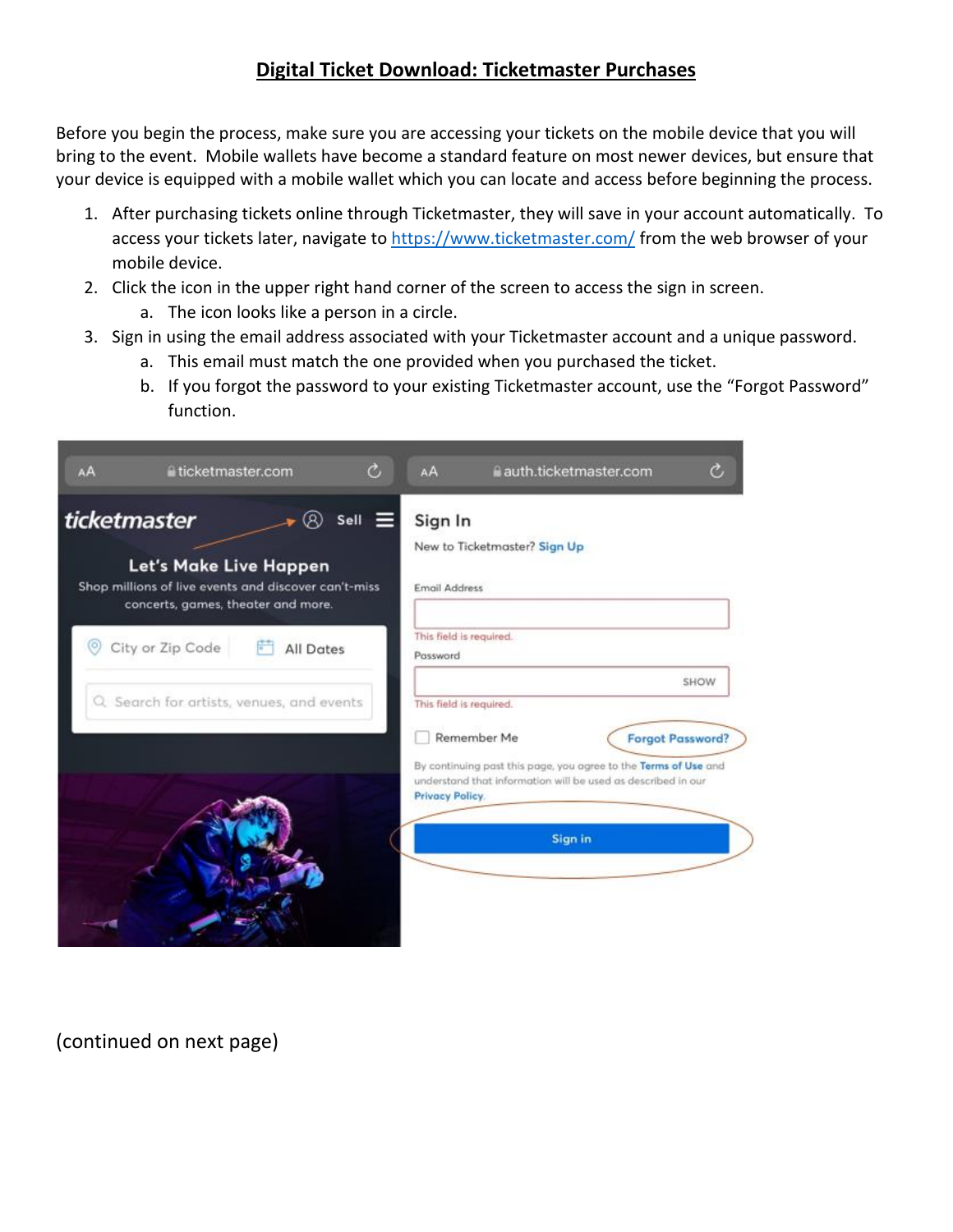- 4. The 'person in a circle' icon should change to the first letter of the account holder's name once you are successfully logged in. Click this letter to reveal a drop-down menu.
- 5. Click "My Tickets" from the drop-down menu.
- 6. Once routed to the "My Tickets" page, select the event you would like to download.



- 7. Click the box that reads "View & Save Tickets."
- 8. At this point, a page containing the QR codes you will need to present to redeem your tickets should launch. *You may stop and repeat this process upon arrival at the Tanger Center for your event or continue the process and download the tickets to your device's mobile wallet.*
- 9. Beneath the QR code, a button to download the tickets into your device's mobile wallet should appear. Click this button.
	- a. You may need to "Allow" the webpage to launch a pop-up.